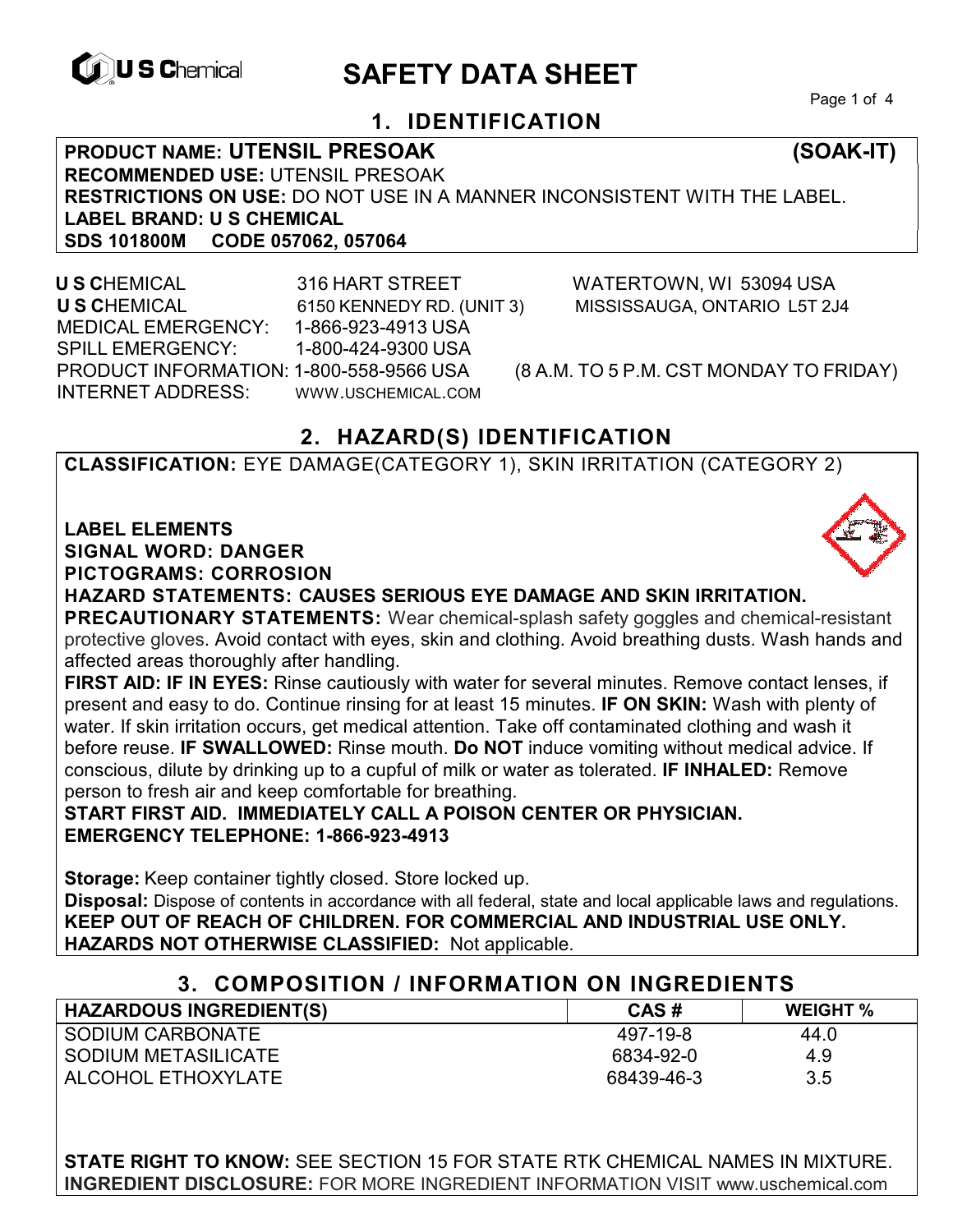# **4. FIRST-AID MEASURES** Page 2 of 4

**IF IN EYES:** RINSE CAUTIOUSLY WITH WATER FOR SEVERAL MINUTES. REMOVE CONTACT LENSES, IF PRESENT AND EASY TO DO. CONTINUE RINSING FOR AT LEAST 15 MINUTES. **IF ON SKIN:** WASH WITH PLENTY OF WATER. IF SKIN IRRITATION OCCURS, GET MEDICAL ATTENTION. TAKE OFF CONTAMINATED CLOTHING AND WASH IT BEFORE REUSE. **IF SWALLOWED:** RINSE MOUTH. **Do NOT** INDUCE VOMITING WITHOUT MEDICAL ADVICE. IF CONSCIOUS, DILUTE BY DRINKING UP TO A CUPFUL OF MILK OR WATER AS TOLERATED. **IF INHALED:** REMOVE PERSON TO FRESH AIR AND KEEP COMFORTABLE FOR BREATHING. **START FIRST AID. IMMEDIATELY CALL A POISON CENTER OR PHYSICIAN. EMERGENCY TELEPHONE: 1-866-923-4913**

**MOST IMPORTANT SYMPTOMS / EFFECTS:** CAUSES SERIOUS EYE DAMAGE AND SKIN IRRITATION. MAY CAUSE BLINDNESS WITHOUT IMMEDIATE FIRST AID. HARMFUL IF SWALLOWED.

**MEDICAL CONDITIONS AGGRAVATED:** NONE KNOWN. **NOTE TO PHYSICIAN:** CALL 1-866-923-4913 FOR EXPOSURE MANAGEMENT ASSISTANCE.

# **5. FIRE-FIGHTING MEASURES**

**CHEMICAL HAZARDS:** EYE CORROSIVE AND SKIN IRRITANT. NON-FLAMMABLE. **COMBUSTION PRODUCT HAZARDS:** OXIDES OF CARBON AND OTHER FUMES. **METHODS:** SELECT EXTINGUISHER AND METHODS BASED ON FIRE SIZE AND TYPE. **EQUIPMENT:** WEAR SCBA AND FULL PROTECTIVE GEAR AS CONDITIONS WARRANT. **NFPA RATING:** HEALTH-3/FLAMMABILITY-0/ INSTABILITY-0/SPECIAL HAZARD-N.AP. **SUITABLE EXTINGUISHERS:** WATER, DRY CHEMICAL, CO2 OR FOAM SUITABLE FOR FIRE. **UNSUITABLE EXTINGUISHERS:** NO RESTRICTIONS BASED ON CHEMICAL HAZARDS.

# **6. ACCIDENTAL RELEASE MEASURES**

**PERSONAL PRECAUTIONS:** EVACUATE UNPROTECTED PERSONNEL FROM AREA. WEAR PERSONAL PROTECTION. SEE SECTION 8. RUBBER BOOTS RECOMMENDED. VENTILATE AREA IF NEEDED. BE CAREFUL NOT TO SLIP. WASH THOROUGHLY AFTER CLEAN-UP. **ENVIRONMENTAL PRECAUTIONS:** PREVENT SPILL FROM ENTERING DRAIN, STORM SEWER OR SURFACE WATERWAY. PREVENT WATER AND SOIL CONTAMINATION. **CLEAN-UP METHODS:** CAREFULLY SWEEP UP AND SHOVEL INTO DRY LABELED CONTAINERS WITHOUT RAISING DUST. MOVE CONTAINERS OUT OF SPILL AREA. AFTER SPILL COLLECTION, FLUSH AREA WITH WATER AND FOLLOW WITH NORMAL CLEAN-UP PROCEDURES.

# **7. HANDLING AND STORAGE**

**HANDLING:** FOLLOW ALL LABEL DIRECTIONS. INSTRUCT PERSONNEL ABOUT PROPER USE, HAZARDS, PRECAUTIONS, AND FIRST AID MEASURES. AVOID INHALATION, INGESTION, AND CONTACT WITH SKIN, EYES AND CLOTHING. DO NOT TASTE OR SWALLOW. REMOVE AND WASH CONTAMINATED CLOTHING AND FOOTWEAR BEFORE REUSE. PRODUCT RESIDUE MAY REMAIN IN EMPTY CONTAINERS. HANDLE CAREFULLY TO AVOID DAMAGING CONTAINER.

**STORAGE:** KEEP CONTAINER TIGHTLY CLOSED. STORE LOCKED UP. STORE AT AMBIENT TEMPERATURES IN A DRY AREA OUT OF DIRECT SUNLIGHT. ROTATE STOCK REGULARLY. KEEP AWAY FROM FOOD AND DRINK. KEEP OUT OF REACH OF CHILDREN.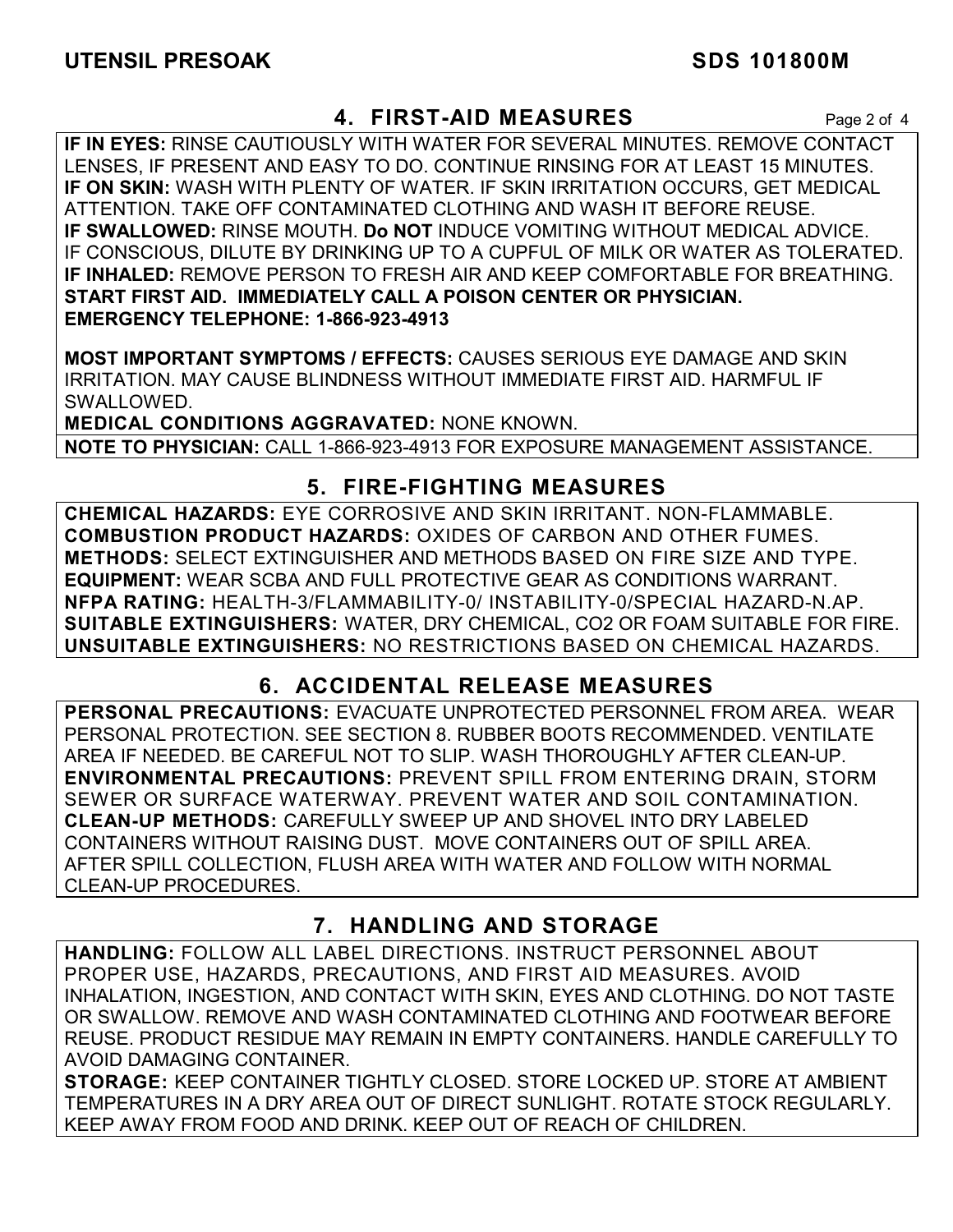### **UTENSIL PRESOAK SDS 101800M**

#### **8. EXPOSURE CONTROLS / PERSONAL PROTECTION** Page 3 of 4

**EXPOSURE LIMITS:** SODIUM CARBONATE = NONE SODIUM METASILICATE = NONE ALCOHOL ETHOXYLATE = NONE **ENGINEERING CONTROLS:** GENERAL ROOM VENTILATION IS TYPICALLY ADEQUATE.

#### **PERSONAL PROTECTION**

**EYES:** CHEMICAL-SPLASH SAFETY GOGGLES.

**HANDS:** CHEMICAL-RESISTANT PROTECTIVE GLOVES (NITRILE, NEOPRENE OR RUBBER). **RESPIRATORY:** WEAR DUST MASK IF HANDLING CREATES AIR-BORNE DUST.

**FEET:** RUBBER BOOTS RECOMMENDED DURING SPILL CLEAN-UP.

**BODY:** PROTECTIVE EQUIPMENT NOT REQUIRED.

**HYGIENE MEASURES:** HANDLE IN ACCORDANCE WITH GOOD INDUSTRIAL HYGIENE AND SAFETY PRACTICE. REMOVE AND WASH CONTAMINATED CLOTHING BEFORE RE-USE. WASH FACE, HANDS AND ANY EXPOSED SKIN THOROUGHLY AFTER HANDLING. PROVIDE SUITABLE FACILITIES FOR QUICK DRENCHING OR FLUSHING OF THE EYES IN CASE OF CONTACT OR SPLASH HAZARD.

#### **9. PHYSICAL AND CHEMICAL PROPERTIES**

**APPEARANCE:** BLUE POWDER **ODOR:** NONE **pH CONCENTRATE:** N.AP. **pH @ 2500 PPM SOLUTION:** 11.3 (BASIC) **pH @ USE DILUTION:** N.AV. **PHYSICAL STATE:** GRANULAR POWDER **RELATIVE DENSITY (WATER):** N.AV. **SOLUBILITY (WATER):** MODERATE **VAPOR PRESSURE:** N.AV. **VAPOR DENSITY:** N. AV. **VISCOSITY:** N.AP.

**AUTO-IGNITION TEMPERATURE:** N.AV. **DECOMPOSITION TEMPERATURE:** N.AV. **EXPLOSIVE LIMITS (LEL/UEL):** NONE **EVAPORATION RATE:** N.AV. **FLAMMABILITY (SOLID, GAS):** N.AP. **FLASH POINT:** NONE **INITIAL BOILING POINT/RANGE:** N.AV. **MELTING POINT/FREEZING POINT:** N.AV. **ODOR THRESHOLD:** N.AV. **PARTITION COEFF. (N-OCTANOL/WATER):** N.AV **OTHER:** N.AV.

# **10. STABILITY AND REACTIVITY**

**REACTIVITY:** NO HAZARD.

**CHEMICAL STABILITY:** STABLE.

**POSSIBILITY OF HAZARDOUS REACTIONS:** NONE KNOWN. WILL NOT POLYMERIZE. **CONDITIONS TO AVOID: TEMPERATURES ABOVE 120°F (49°C) AND HIGH HUMIDITY. MATERIALS TO AVOID:** DIRECT MIXING WITH OTHER CHEMICALS. MIX ONLY WITH WATER. **HAZARDOUS DECOMPOSITION PRODUCTS:** NONE UNDER NORMAL CONDITIONS.

### **11. TOXICOLOGICAL INFORMATION**

**ROUTES OF EXPOSURE:** EYES, SKIN, INGESTION, INHALATION. **INFORMATION ON ROUTES OF EXPOSURE:** NO LC50/LD50 TEST DATA ON MIXTURE. **ACUTE EFFECTS /SYMPTOMS**

 **EYES:** CAUSES SERIOUS EYE DAMAGE. MAY CAUSE PAIN, REDNESS AND WATERING. **SKIN:** CAUSES SKIN IRRITATION. MAY CAUSE DELAYED PAIN, DRYING AND REDNESS. **INGESTION:** CAUSES IRRITATION OR BURNS TO MOUTH, THROAT AND STOMACH. **INHALATION:** CAUSES IRRITATION OR BURNS TO NOSE, THROAT + RESPIRATORY SYSTEM. **CHRONIC / OTHER EFFECTS:** NO REPORTABLE GERM CELL MUTAGENS, SKIN SENSITIZERS, RESPIRATORY SENSITIZERS, REPRODUCTIVE TOXINS OR ASPIRATION HAZARDS.

**SPECIFIC TARGET ORGANS (SINGLE/REPEATED):** NONE KNOWN. **NUMERICAL MEASURES OF TOXICITY:** ATEmix (ORAL-RAT) = ABOVE 2000 MG / KG

**CARCINOGENS:** NO REPORTABLE ACGIH, IARC, NTP, OR OSHA CARCINOGENS.